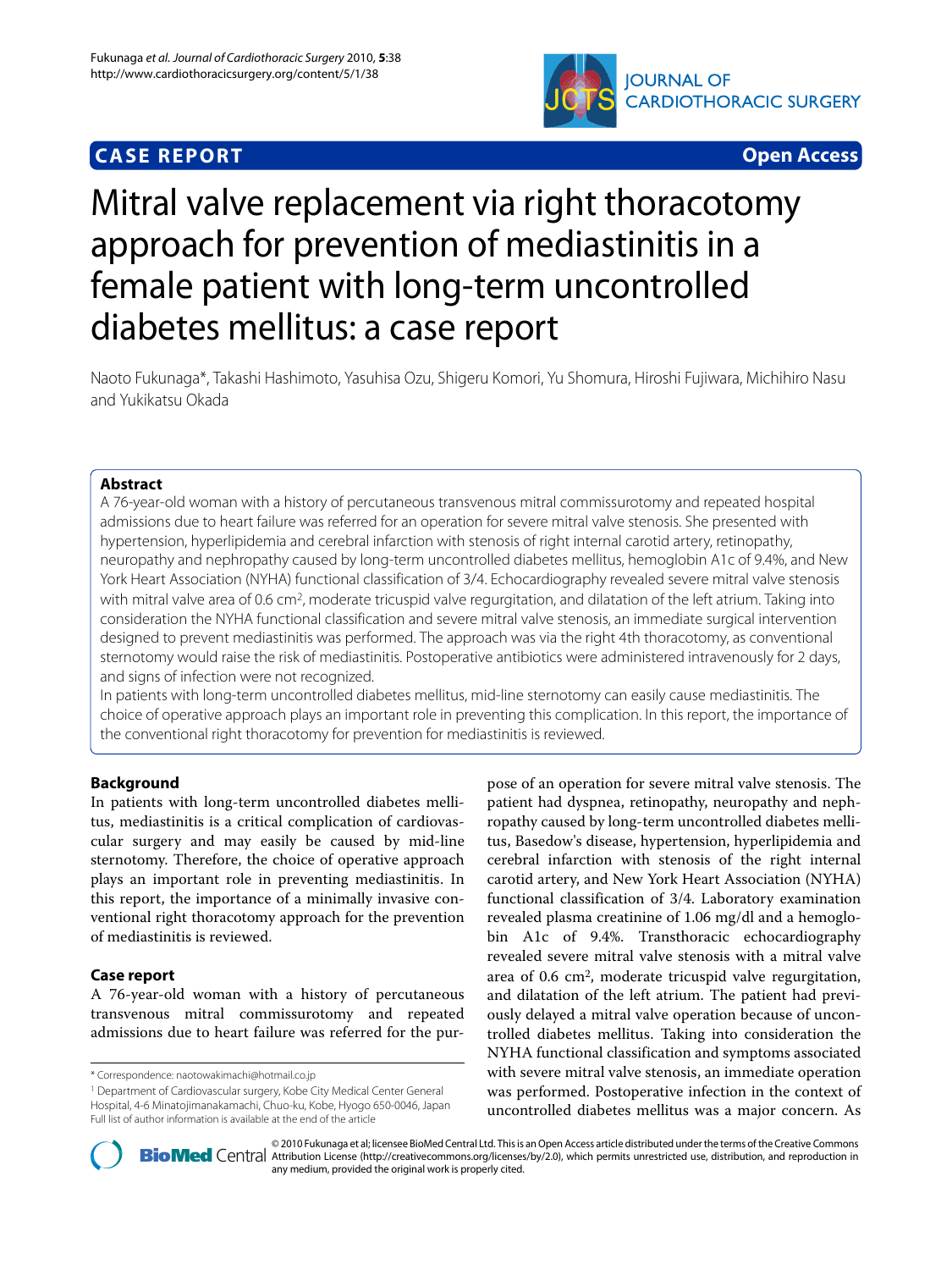conventional sternotomy would raise the risk of mediastinitis, the right thoracotomy approach was chosen to prevent mediastinitis by avoiding the splitting the sternum.

Through the right 4th thoracotomy approach, cardiopulmonary bypass was instituted by placing two venous cannulas into the superior and inferior vena cava, and one arterial cannula into the right femoral artery. Once on cardiopulmonary bypass, systemic temperature was dropped, ascending aorta was cross-clamped and the heart was arrested by retrograde perfusion of cold blood cardioplegia. Mitral valve replacement with a prosthetic valve (Mosaic Ultra Porcine Valve, 27 mm) and tricuspid annuloplasty with a prosthetic ring (Duran Ancore Annuloplasty Band, 27 mm) were performed, and perioperative prophylactic intravenous vancomycin (1 g) was administered under differential lung ventilation. Postoperatively, cefazolon sodium  $(2 \times 1$  g per day) was administered intravenously for 2 days. Postoperative transthoracic echocardiography revealed mild mitral valve regurgitation and, mild pericardial effusion, and an ejection fraction of 68%. In addition to improvement of clinical data, the patient was able to walk without any complaints, indicating NYHA classification of 1/4.

Postoperative infectious signs were not recognized (Figure [1](#page-1-0)a and [1](#page-1-0)b), and the patient was discharged on day 14 after surgery.

## **Discussion**

Minimally invasive mitral valve surgical approaches consist of partial sternotomy, right parasternotomy, right thoracotomy, and left thoracotomy. With improvement of perioheral perfusion systems, use of these approaches is expanding all over the world. In some institutions, these approaches are standard surgical approaches for valve surgery. The 30-day mortality rate, major complications such as renal failure and neurological deficits, and 5-year overall survival for these approaches for mitral valve are satisfactory. The advantages of these minimally invasive

<span id="page-1-0"></span>

**Figure 1 Postoperative photograph of wound on day 10 after surgery**. (a) Signs of infection are not visible. (b) Incision line is nearly concealed by the right breast.

surgical approaches include the avoidance of sternal division, preservation of sternal stability, reduced blood loss and transfusions, reduced infection and hospitalizations, and avoidance of visible scarring. Disadvantages include difficulty in exposing the atrium, ventricle and mitral valves, increased distance to mitral valve, and operation time [[1,](#page-2-0)[2\]](#page-2-1).

Sternal wound infection, either superficial or deep, are the most significant postoperative complications in cardiovascular surgery. The latter, namely mediastinitis, can invade bone, muscle and the retroperitoneal space and subsequently result in critical deterioration. The rate of occurrence ranges from 1 to 2% [\[3](#page-2-2)]. Staphylococcus aureus and Streptococcus epidermidis account for 70 to 80% of these infections.

Risk factors for sternal dehiscence or wound infection include diabetes mellitus, age > 75 years, chronic obstructive pulmonary disease, obesity, congestive heart failure, peripheral vascular disease, and sternal instability [\[3](#page-2-2)[,4](#page-2-3)]. In a study conducted by The Society of Thoracic Surgeons, mediastinitis accounted for a quarter of patients with major infections, and the most common clinical predictors associated with mediastinitis were a body mass index of 30 to 40 kg/m2 [[2\]](#page-2-1), diabetes mellitus, previous myocardial infarction, urgent operative status and hypertension [\[5](#page-2-4)].

Another report found that risk factors for postoperative mediastinitis include female gender, age > 70 years, diabetes mellitus, and methicillin-resistant Staphylococcus aureus [\[6](#page-2-5)].

The mainstays for prevention of mediastinitis are recognition of risk factors in patients, preoperative or intraoperative prophylatic antibiotics, and control of blood glucose concentration. Additionally, the operative approach plays an important role in preventing mediastinitis. In contrast to mid-line full sternotomy, mediastinitis has not been recognized with minimally invasive approaches [\[7](#page-2-6)]. Because the thoracotomy approach does not require sternal division and preserve sterna stability, it may reduce the rate of infection.

The present patient had three of the conventional risk factors associated with mediastinitis: diabetes mellitus, female gender, and old age. Additionally, according to the analysis by Gummert et al. [\[7](#page-2-6)], mid-line full sternotomy was counter-indicated in this patient. In view of the risk factors, a surgical approach considered more suitable for patients at risk for mediastinitis was selected. During the perioperative and postoperative courses, prophylactic antibiotics and control of blood glucose concentration were also used to prevent mediastinitis.

## **Consent**

Written informed consent was obtained from the patient for publication of this case report and any accompanying